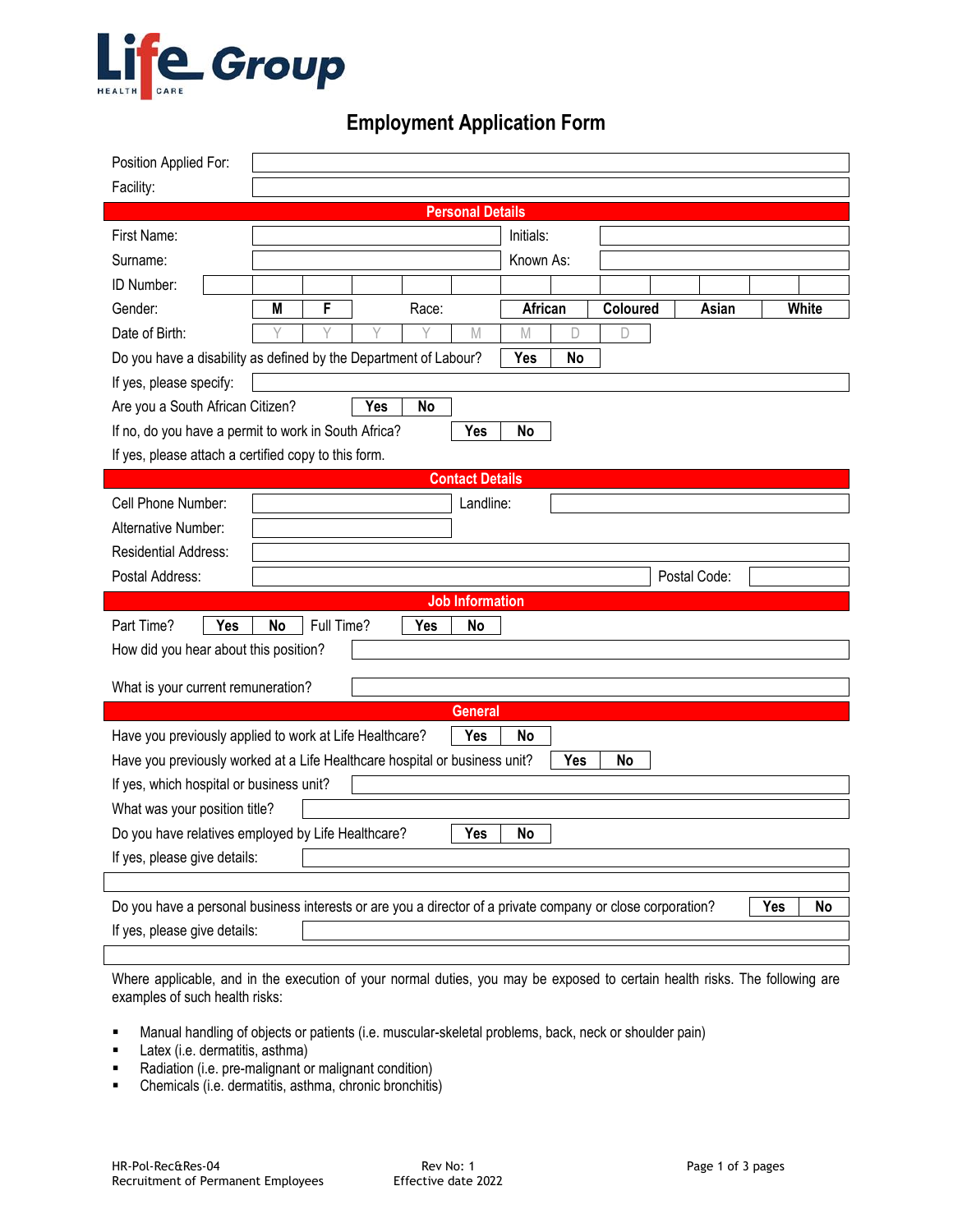

If you have any of the above or another condition that may be worsened and may have an impact on your appointment, please disclose such information below:

|                                                                                 | <b>Registration to Work</b>      |           |
|---------------------------------------------------------------------------------|----------------------------------|-----------|
| Do you have a license or registration to perform the work you are applying for? | Yes                              | <b>No</b> |
|                                                                                 |                                  |           |
| If yes, please complete the following:                                          |                                  |           |
| Registration Type:                                                              | Registration Number:             |           |
| Registration Body:                                                              | Registration Date:               |           |
| Renewal Date:                                                                   | Expiry Date:                     |           |
| Country Issued                                                                  |                                  |           |
|                                                                                 | <b>COVID 19 Vaccination</b>      |           |
| Have you been vaccinated against COVID-19?                                      | <b>Yes</b>                       | <b>No</b> |
|                                                                                 |                                  |           |
| If yes, please complete the following:<br>Vaccine type received                 | Number of doses                  |           |
| i.e. Janssen, Pfizer:                                                           | received:                        |           |
|                                                                                 |                                  |           |
| 1.<br>Company:                                                                  | <b>References</b>                |           |
| Position:                                                                       |                                  |           |
| <b>Contact Person Name:</b>                                                     |                                  |           |
| Position of Contact Person:                                                     |                                  |           |
| <b>Contact Phone Number:</b>                                                    |                                  |           |
| 2.<br>Company:                                                                  |                                  |           |
| Position:                                                                       |                                  |           |
| <b>Contact Person Name:</b>                                                     |                                  |           |
| Position of Contact Person:                                                     |                                  |           |
| <b>Contact Phone Number:</b>                                                    |                                  |           |
| 3.<br>Company:                                                                  |                                  |           |
| Position:                                                                       |                                  |           |
| Contact Person Name:                                                            |                                  |           |
| Position of Contact Person:                                                     |                                  |           |
| <b>Contact Phone Number:</b>                                                    |                                  |           |
| May Life Healthcare contact the references listed above?                        | Yes<br>No                        |           |
|                                                                                 | <b>Consent &amp; Declaration</b> |           |

**Consent to Perform Integrity Assessments**

It is in both your and the Company's best interest to perform integrity assessments prior to employment. An integrity assessment involves compiling a comprehensive background check relevant to the job that will be performed. One or more of the following methods are used: